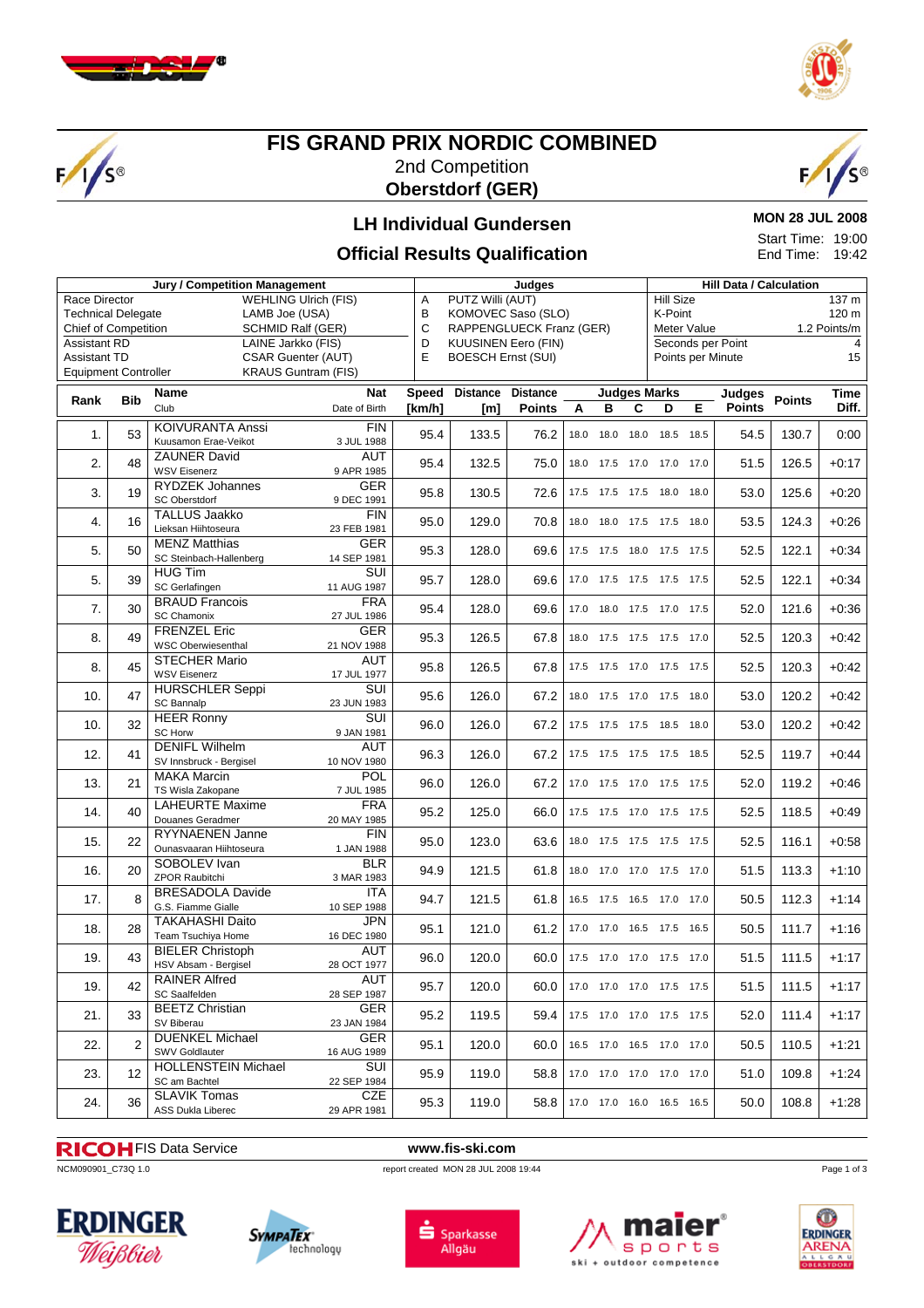

 $F/1/S^{\circ}$ 



#### **FIS GRAND PRIX NORDIC COMBINED** 2nd Competition **Oberstdorf (GER)**



#### **LH Individual Gundersen**

**MON 28 JUL 2008**  $\overline{0}$ 

**Official Results Qualification**

| .                        |  |
|--------------------------|--|
| <b>Start Time: 19:00</b> |  |
| End Time: 19:42          |  |
|                          |  |

|               | Name<br><b>Bib</b><br>Rank |                                                    | <b>Nat</b>                | Speed  | <b>Distance</b> | <b>Distance</b> | <b>Judges Marks</b> |                |                              |      |      | <b>Judges</b> | Points | Time    |
|---------------|----------------------------|----------------------------------------------------|---------------------------|--------|-----------------|-----------------|---------------------|----------------|------------------------------|------|------|---------------|--------|---------|
|               |                            | Club                                               | Date of Birth             | [km/h] | [m]             | <b>Points</b>   | A                   | B              | C                            | D    | Е    | <b>Points</b> |        | Diff.   |
| 25.           | 29                         | SPILLANE Johnny                                    | <b>USA</b>                | 95.8   | 118.0           | 57.6            |                     |                | 17.0 17.0 16.5 17.0 17.0     |      |      | 51.0          | 108.6  | $+1:28$ |
|               |                            | Steamboat Winter SpC                               | 24 NOV 1980               |        |                 |                 |                     |                |                              |      |      |               |        |         |
| 26.           | 23                         | <b>DVORAK Miroslav</b><br><b>ASS Dukla Liberec</b> | <b>CZE</b><br>3 MAR 1987  | 95.2   | 117.0           | 56.4            |                     |                | 16.5 17.0 17.0 17.0 17.0     |      |      | 51.0          | 107.4  | $+1:33$ |
|               |                            | <b>BEETZ Tom</b>                                   | <b>GER</b>                |        |                 |                 |                     |                |                              |      |      |               |        |         |
| 27.           | 31                         | SV Biberau                                         | 12 DEC 1986               | 95.7   | 116.0           | 55.2            |                     |                | 17.5  16.5  17.0  17.5  17.0 |      |      | 51.5          | 106.7  | $+1:36$ |
| 28.           | 56                         | <b>HETTICH Georg</b><br>ST Schonach-Rohrhardsberg  | <b>GER</b><br>12 OCT 1978 | 95.8   | 116.5           | 55.8            |                     |                | 17.0  16.5  16.5  17.0  17.0 |      |      | 50.5          | 106.3  | $+1:38$ |
| 29.           | 54                         | <b>KREINER David</b><br>SC Kitzbuehel              | <b>AUT</b><br>8 MAR 1981  | 94.5   | 116.0           | 55.2            |                     |                | 17.0  16.5  16.5  17.5  17.0 |      |      | 50.5          | 105.7  | $+1:40$ |
| 29.           | 52                         | TANDE Petter L.<br>Byaasen IL                      | <b>NOR</b>                | 95.2   | 116.0           | 55.2            |                     |                | 17.0 16.5 16.5 17.0          |      | 17.0 | 50.5          | 105.7  | $+1:40$ |
|               |                            |                                                    | 11 JUN 1985               |        |                 |                 |                     |                |                              |      |      |               |        |         |
| 31.           | 44                         | MOAN Magnus-H.<br>Byaasen IL                       | <b>NOR</b><br>26 AUG 1983 | 95.8   | 115.5           | 54.6            |                     |                | 17.0  16.5  16.5  17.5  17.0 |      |      | 50.5          | 105.1  | $+1:42$ |
|               |                            | KOBAYASHI Norihito                                 | <b>JPN</b>                |        |                 |                 |                     |                |                              |      |      |               |        |         |
| 32.           | 27                         | Tokyo Biso                                         | 4 MAY 1982                | 95.0   | 115.0           | 54.0            |                     |                | 17.5 17.0 17.0 17.0          |      | 16.5 | 51.0          | 105.0  | $+1:43$ |
| 33.           | 55                         | <b>DEMONG Bill</b><br>Lake Placid SC               | <b>USA</b><br>29 MAR 1980 | 95.2   | 115.0           | 54.0            |                     |                | 17.0  16.5  17.0  17.0       |      | 16.5 | 50.5          | 104.5  | $+1:45$ |
| 34.           | $\overline{7}$             | <b>VODSEDALEK Ales</b>                             | CZE                       | 94.6   | 113.0           | 51.6            |                     |                | 16.5 16.5 16.0 16.5 17.0     |      |      | 49.5          | 101.1  | $+1:58$ |
|               |                            | <b>ASS Dukla Liberec</b>                           | 5 MAR 1985                |        |                 |                 |                     |                |                              |      |      |               |        |         |
| 35.           | 46                         | FELISAZ Jonathan<br>Argentiere                     | <b>FRA</b><br>25 OCT 1985 | 94.8   | 112.5           | 51.0            |                     |                | 16.0 16.5 16.5 16.5 17.0     |      |      | 49.5          | 100.5  | $+2:01$ |
|               |                            | <b>LACROIX Sebastien</b>                           | <b>FRA</b>                |        |                 |                 |                     |                |                              |      |      |               |        |         |
| 36.           | 15                         | SC Bois D'Amont                                    | 20 APR 1983               | 96.1   | 113.0           | 51.6            |                     |                | 16.0 16.0 16.5 16.0 16.5     |      |      | 48.5          | 100.1  | $+2:02$ |
|               |                            | <b>SCHLOTT Mark</b>                                | <b>GER</b>                |        |                 |                 |                     |                |                              |      |      |               |        |         |
| 37.           | 35                         | SC Motor Zella-Mehlis                              | 25 MAY 1985               | 94.9   | 112.0           | 50.4            |                     |                | 16.5 16.5 16.0 16.0          |      | 16.5 | 49.0          | 99.4   | $+2:05$ |
|               |                            | <b>CHURAVY Pavel</b>                               | <b>CZE</b>                |        |                 |                 |                     |                |                              |      |      |               |        |         |
| 38.           | 10                         | ASS Dukla Liberec                                  | 22 APR 1977               | 95.4   | 111.5           | 49.8            |                     |                | 16.0 16.0 16.5 16.5          |      | 16.5 | 49.0          | 98.8   | $+2:08$ |
|               |                            | <b>SCHMID Jan</b>                                  | <b>NOR</b>                |        |                 |                 |                     |                |                              |      |      |               |        |         |
| 39.           | 37                         | Sjetne IL                                          | 24 NOV 1983               | 95.5   | 110.5           | 48.6            |                     | 17.0 16.0      | 15.5 16.0                    |      | 17.0 | 49.0          | 97.6   | $+2:12$ |
| 40.           | $\mathbf{1}$               | <b>FOERSTER Marcus</b>                             | <b>GER</b>                | 94.9   | 110.0           | 48.0            |                     |                | 16.0 16.0 16.5 16.5          |      | 17.0 | 49.0          | 97.0   | $+2:15$ |
|               |                            | <b>WSV Schmiedefeld</b>                            | 3 MAY 1988                |        |                 |                 |                     |                |                              |      |      |               |        |         |
|               |                            |                                                    |                           |        |                 |                 |                     |                |                              |      |      |               |        |         |
| not qualified |                            |                                                    |                           |        |                 |                 |                     |                |                              |      |      |               |        |         |
| 41.           | 38                         | <b>KLAPFER Lukas</b>                               | <b>AUT</b>                | 95.8   | 110.5           | 48.6            |                     |                | 15.0 16.0 15.5 16.5 15.5     |      |      | 47.0          | 95.6   | $+2:20$ |
|               |                            | <b>WSV Eisenerz</b>                                | 25 DEC 1985               |        |                 |                 |                     |                |                              |      |      |               |        |         |
| 42.           | 14                         | <b>PITTIN Alessandro</b><br>U.S. Aldo Moro         | <b>ITA</b>                | 94.9   | 109.5           | 47.4            |                     |                | 14.0  16.0  16.0  16.0  17.0 |      |      | 48.0          | 95.4   | $+2:21$ |
|               |                            | <b>HASENEY Sebastian</b>                           | 11 FEB 1990               |        |                 |                 |                     |                |                              |      |      |               |        |         |
| 43.           | 34                         |                                                    | <b>GER</b>                | 95.8   | 109.0           | 46.8            |                     |                | 16.5 16.0 16.0 16.5          |      | 16.0 | 48.5          | 95.3   | $+2:22$ |
|               |                            | SC Motor Zella-Mehlis                              | 27 AUG 1978               |        |                 |                 |                     |                |                              |      |      |               |        |         |
| 44.           | 4                          | <b>TUSS Stefan</b>                                 | <b>GER</b>                | 95.0   | 108.0           | 45.6            |                     | 15.0 16.5 16.0 |                              | 16.5 | 16.5 | 49.0          | 94.6   | $+2:24$ |
|               |                            | SK Winterberg                                      | 9 FEB 1988                |        |                 |                 |                     |                |                              |      |      |               |        |         |
| 45.           | 3                          | <b>SCHWAIGER Michael</b><br>SK Berchtesgaden       | <b>GER</b><br>7 FEB 1990  | 95.4   | 108.5           | 46.2            |                     | 15.5 15.5 15.5 |                              | 15.0 | 16.0 | 46.5          | 92.7   | $+2:32$ |
|               |                            | <b>CAMEROTA Eric</b>                               | <b>USA</b>                |        |                 |                 |                     |                |                              |      |      |               |        |         |
| 46.           | 25                         | NSF Park City                                      | 9 JAN 1985                | 94.5   | 106.0           | 43.2            |                     |                | 16.0 16.5 16.0 16.0          |      | 17.0 | 48.5          | 91.7   | $+2:36$ |
|               |                            | <b>GLUECK Alex</b>                                 | <b>USA</b>                |        |                 |                 |                     |                |                              |      |      |               |        |         |
| 47.           | 24                         | Steamboat Winter SpC                               | 9 NOV 1982                | 95.1   | 105.5           | 42.6            |                     |                | 15.5 15.5 16.0 16.5 14.5     |      |      | 47.0          | 89.6   | $+2:44$ |
|               |                            | <b>MUNARI Daniele</b>                              | <b>ITA</b>                |        |                 |                 |                     |                |                              |      |      |               |        |         |
| 48.           | 13                         | G.S. Fiamme Gialle                                 | 16 JUN 1983               | 95.9   | 104.0           | 40.8            |                     |                | 16.0 16.0 15.0 15.5 15.5     |      |      | 47.0          | 87.8   | $+2:52$ |
|               |                            | CIESLAR Wojciech                                   | <b>POL</b>                |        |                 |                 |                     |                |                              |      |      |               |        |         |
| 49.           | 11                         | AZS AWF Katowice                                   | 11 NOV 1985               | 95.7   | 106.0           | 43.2            |                     |                | 13.5 14.0 14.0 14.0 14.0     |      |      | 42.0          | 85.2   | $+3:02$ |
|               |                            | <b>KOKSLIEN Mikko</b>                              | NOR.                      |        |                 |                 |                     |                |                              |      |      |               |        |         |
| 50.           | 9                          | Soere Al IL                                        | 10 MAR 1985               | 95.9   | 99.5            | 35.4            |                     |                | 15.5 15.5 16.0 16.0 15.5     |      |      | 47.0          | 82.4   | $+3:13$ |
|               |                            | <b>ORANIC Mitja</b>                                | <b>SLO</b>                |        |                 |                 |                     |                |                              |      |      |               |        |         |
| 51.           | 17                         | <b>SK Trzic Trifix</b>                             | 3 APR 1986                | 94.5   | 98.5            | 34.2            |                     |                | 15.5 16.0 15.5 16.0 15.5     |      |      | 47.0          | 81.2   | $+3:18$ |
|               |                            |                                                    |                           |        |                 |                 |                     |                |                              |      |      |               |        |         |

# **RICOH** FIS Data Service **www.fis-ski.com**<br> **NCM090901\_C73Q 1.0**<br> **report created MON 28 JUL 2008**

report created MON 28 JUL 2008 19:44











Page 2 of 3